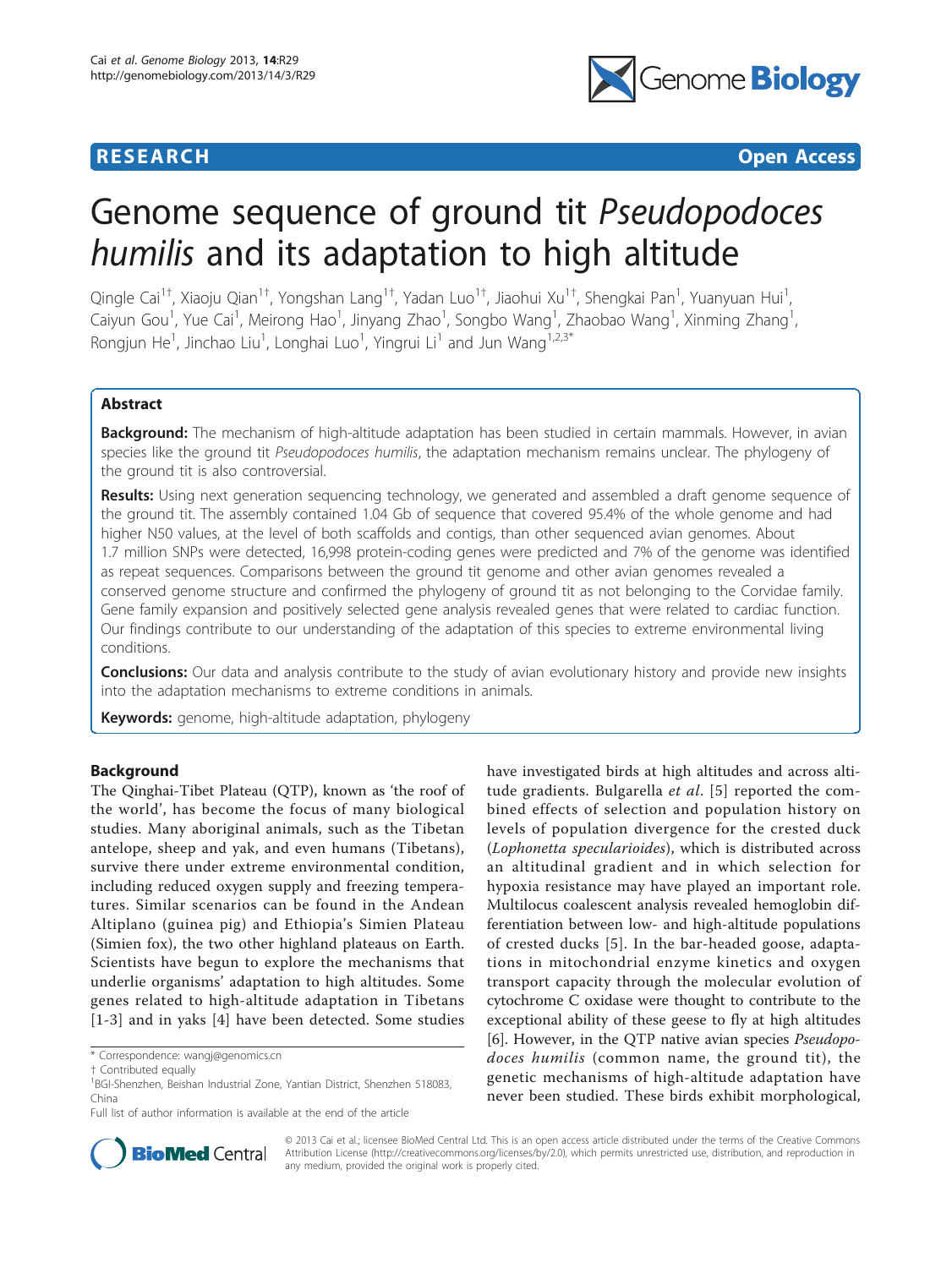physiological, and behavioral adaptations to life in this open habitat, including pale cryptic plumage; a long decurved bill for probing in crevices among rocks or in the ground; long legs for terrestrial locomotion; and nesting in burrows of small mammals, rock crevices, or building holes [[7](#page-10-0)]. Ground tits may have adapted to high-altitude conditions via different genes or functional pathways.

There has also been controversy about the phylogeny of the ground tit. It was first classified as belonging to the Pseudopodoces genus [[8\]](#page-10-0), but a recent phylogenetic analysis indicated that it was not a member of the Corvidae family [[9](#page-10-0)]. Recently, the ground tit was determined to belong to the Paridae family, according to an analysis of its mitochondrial genome and some of its nuclear genes [\[7](#page-10-0)]. However, because the whole genome sequence of the ground tit and other close avian species are still unavailable, no definite conclusion has yet been reached.

To date, very little genetic or other information about the ground tit has been published. To explore the genetic mechanisms of the ground tit's adaptation to high altitude, we sequenced its genome and identified 16,998 protein coding genes. The results provided an insight into the evolutionary relationships among avian species, and also between and within Passeriformes (including P. humilis (ground tit) and T. guttata (zebra finch)) and between Galliformes (including G. gallus (chicken) and M. gallopavo (turkey)). In addition, we aimed to identify some of the factors that contribute to the high-altitude adaptation of the ground tit, which may help in understanding the mechanisms used by other species in the QTP highlands.

### Results

#### Sequencing and assembly

The ground tit genome was sequenced on the Illumina HiSeq platform. We obtained 184.5 Gb of raw sequence from several size-ranked libraries (Additional file [1](#page-9-0), Table S1). Then, a series of filtering steps was undertaken to filter the low-quality sequencing reads. After assembling the retained 119.0 Gb clean data using SOAPDenovo [[10\]](#page-10-0), 1.04 Gb of assembled genome sequence, similar in size of other bird genomes, was generated. The N50 lengths of the scaffolds and contigs were 16.3 Mb and 164.7 Kb, respectively (Additional file [1](#page-9-0), Table S2), indicating that this assembly may contain a significantly high number of complete protein-coding

genes (Table 1). The average sequencing depth of the ground tit assembly was 96×, and 99% of the assembly had a coverage of at least 20× (Figure [1\)](#page-2-0), ensuring high accuracy at the nucleotide level. Based on the k-mer coverage value [[11\]](#page-10-0), the genome size was estimated to be 1.1 Gb, indicating that 95.4% of the genome was covered in our assembly.

#### Genome annotation

We analyzed the ground tit genome for repeats and GC content, and found that the overall GC content was 41.7%, which is similar to that in other birds and higher than in humans (Additional file [1](#page-9-0), Figure S1). Based on searches of Repbase (version 2011-09-20) and de novo repeat libraries (Additional file [1](#page-9-0), Table S3), we found that 7% (72.6 Mb) of the genome comprised repeat sequences, which is slightly less than in the chicken and zebra finch genomes (Additional file [1](#page-9-0), Table S4).

SOAPAlign [[12](#page-10-0)] was used to align the reads onto the genome, and SOAPsnp [\[13](#page-10-0)] was then used in a variation analysis to identify heterozygous alleles. A total of 1,723,688 single nucleotide polymorphisms (SNPs) were identified across the whole genome, representing a heterozygous ratio (the average nucleotide diversity between the chromosome pairs of diploid genome) of  $1.68 \times 10^{-3}$ . We found that 20,312 of the SNPs were located in potential coding regions, giving an average heterozygous allele ratio of  $0.85 \times 10^{-3}$ , almost half that of the whole genome, indicating that coding regions were highly conserved.

We then annotated the candidate protein-coding genes by manually integrating de-novo gene predictions, expressed sequence tag (EST) evidence from closelyrelated species, and homolog information (Additional file [1](#page-9-0), Figures S2 and S3, and Table S5; Methods). These analyses identified 16,998 potential coding genes, 98.9% of which were annotated with a function based on BLAST hits to various databases (Additional file [1](#page-9-0), Table S6; Methods). The conservation of gene sequences between the ground tit and other birds and mammals correlated well with the conservation at the amino acid sequence level. The avian amino acid sequences shared higher amino acid sequence identity with mammalian sequences than with chicken sequences (Additional file [1](#page-9-0), Figure S4). We also annotated 193 microRNAs, 116 tRNAs, eight rRNAs and 239 small nuclear RNAs (snRNAs) (Additional file [1,](#page-9-0) Table S7).

Table 1 Details of the assembly parameters for selected avian species

| <u>, and , a stanistic of this appointment parameters for services after species</u> |                            |                          |                        |  |  |
|--------------------------------------------------------------------------------------|----------------------------|--------------------------|------------------------|--|--|
| Assembly size (Gb)                                                                   | Estimated genome size (Gb) | N50 Scaffold length (Mb) | N50 contig length (Kb) |  |  |
| .05                                                                                  | 1.06                       |                          | 36                     |  |  |
|                                                                                      |                            |                          | 39                     |  |  |
| .04                                                                                  | 1.05                       |                          | 12.6                   |  |  |
| .04                                                                                  |                            | 16.3                     | 164.7                  |  |  |
|                                                                                      |                            |                          |                        |  |  |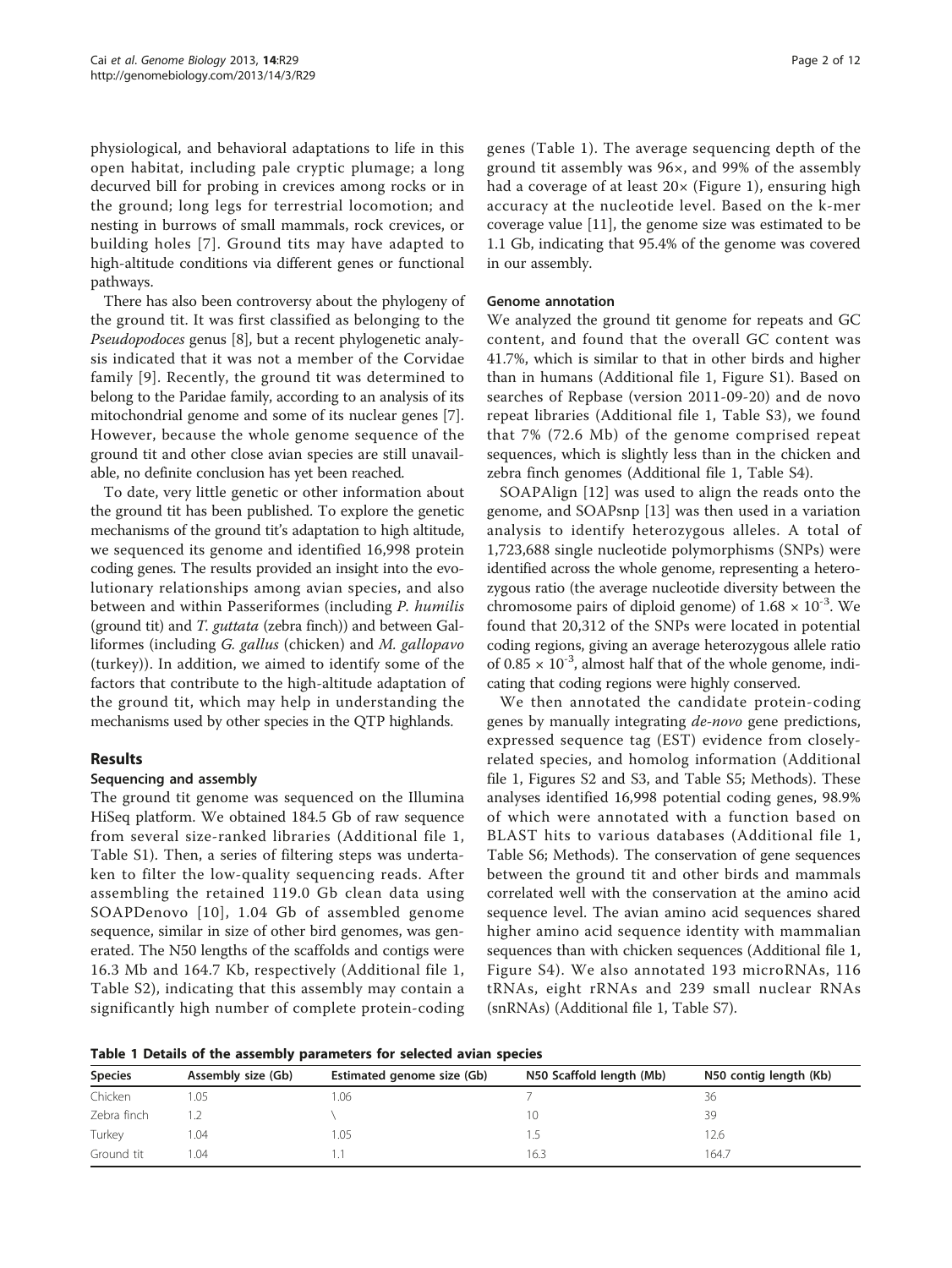<span id="page-2-0"></span>

## Genomic analyses and comparison across the bird phylogeny

### Syntenic map between the ground tit, zebra finch, and chicken

To identify chromosomal evolutionary trends between the zebra finch and ground tit, we mapped the ground tit scaffolds onto the zebra finch chromosomes. No genetic map for the ground tit was available; therefore, the scaffolds could not be assigned to different linkage groups. Accordingly, we anchored the scaffolds (with lengths >10 kb) to the zebra finch chromosomes according to the orthologous gene pairs identified by MCscan [[14](#page-10-0)]. We found a highly conserved syntenic relationship between the ground tit scaffolds and the zebra finch chromosomes, except for some obvious chromosome inversions in the ground tit (Figure [2](#page-3-0)). This result highlighted the high degree of conservation between the two bird genomes. We then mapped the ground tit scaffolds against chicken chromosomes, and obtained a similar result (Additional file [1](#page-9-0), Figure S5). In general, the high level of synteny between the ground tit scaffolds and the zebra finch and chicken chromosomes suggested that avian genome structure is largely conserved.

### Three-way species alignment and ground tit phylogeny

To further investigate the evolutionary relationships between chicken, zebra finch, and ground tit, the three genomes were aligned using Lastz/Multiz [[15](#page-10-0),[16\]](#page-10-0). We found that 37% of the chicken genome, 74.7% of the zebra finch genome, and 88.6% of the ground tit genome could be aligned and 400 Mb was shared by all three genomes (Additional file [1,](#page-9-0) Figure S6). This finding correlates with the expected phylogenetic relationship of these three species.

We determined the phylogeny of ground tit using gene orthologs from nine species (zebra finch, ground tit, crow, duck, turkey, chicken, anole, human, and mouse). The ground tit was more closely related to the zebra finch (family Estrildidae) (Figure [3,](#page-4-0) Methods).

# Lineage-specific expansion/contraction of protein-coding gene families

Frequent turnover of gene copy number has been proposed as a major mechanism underlying the adaptive divergence of closely-related species [[17-20](#page-10-0)]. To assess gene copy numbers in the ground tit genome, we looked at the expansion and contraction of protein-coding gene families, which were then assigned different Gene Ontology (GO) terms [[21](#page-10-0)]. The expansion of the olfactory receptor family (GO:0004984, olfactory receptor activity;  $P < 0.01$ , Fisher exact test) has been reported to be a shared characteristic of the Aves class [[22](#page-10-0)], and the expansion of the keratin family, which comprises the major structural proteins of avian feathers, claws, and scales, has been noted in ground tit and chicken [\[23\]](#page-10-0). We identified 203 gene families that were substantially expanded in the ground tit compared with other birds (Table [2;](#page-5-0) Additional file [1](#page-9-0), Figure S7). For example, digestive enzymes (GO:0004252, serine-type endopeptidase activity,  $P < 0.01$ ; GO:0006508, proteolysis,  $P < 0.01$ ) and glucose metabolism enzymes (GO: 0004396,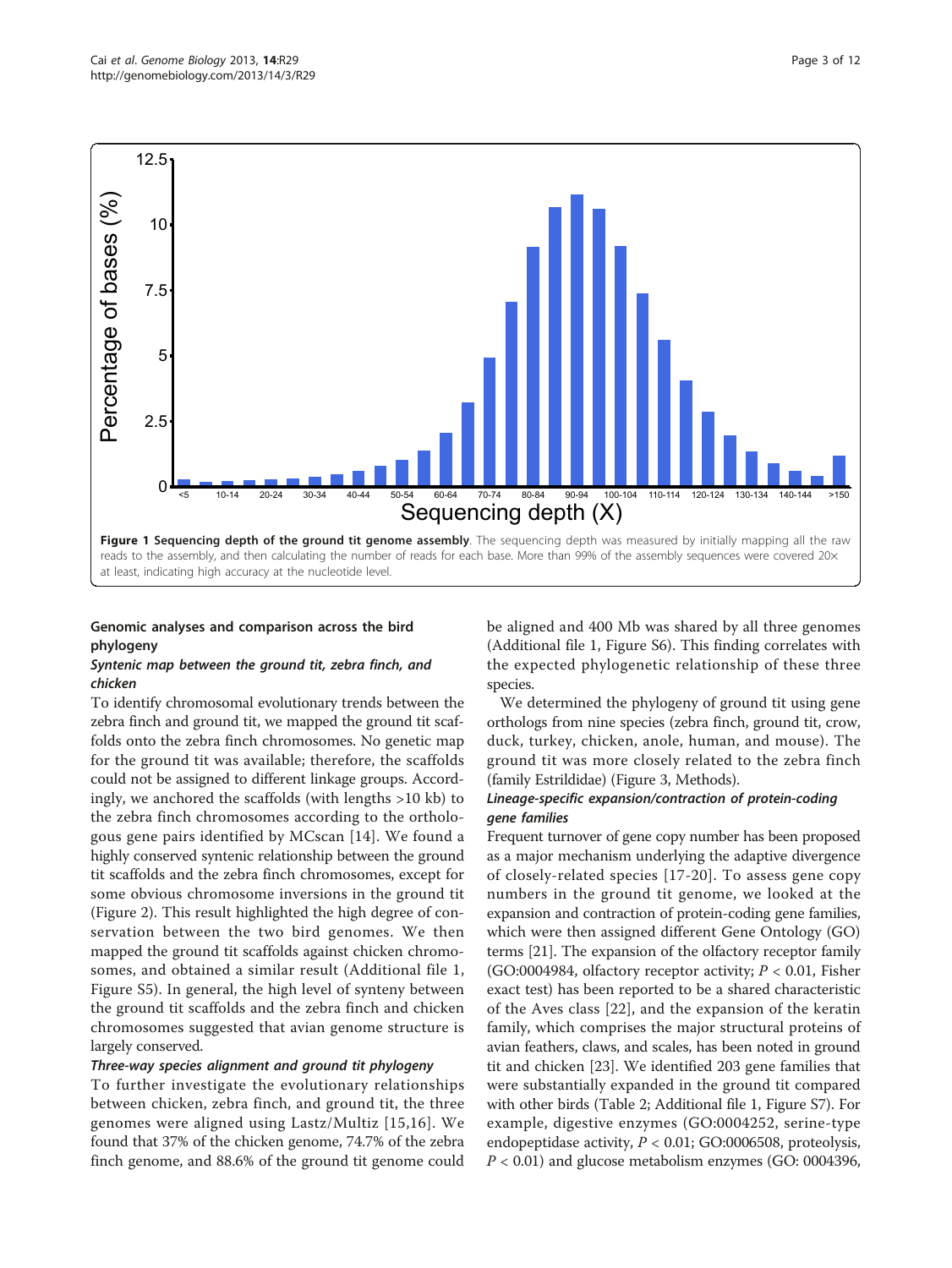<span id="page-3-0"></span>

hexokinase activity,  $P < 0.01$ ; GO:0006096, glycolysis,  $P <$ 0.05) appeared to have undergone significant gene family expansions in the ground tit. We also identified a KEGG pathway [[24\]](#page-10-0) involved in dilated cardiomyopathy (map05414) that was enriched for significant gene family expansions ( $P < 0.01$ ; Additional file [1,](#page-9-0) Table S8). These species-specific gene copy number variations indicated that

the extreme cold and hypoxic conditions of the high altitude habitats of the ground tit might impose specific metabolic energy and/or cardiac functions on the ground tit [[25](#page-10-0),[26\]](#page-10-0). We also identified eight gene families that had undergone significant contraction in ground tit compared with other avian species (Additional file [1](#page-9-0), Tables S9 and S10).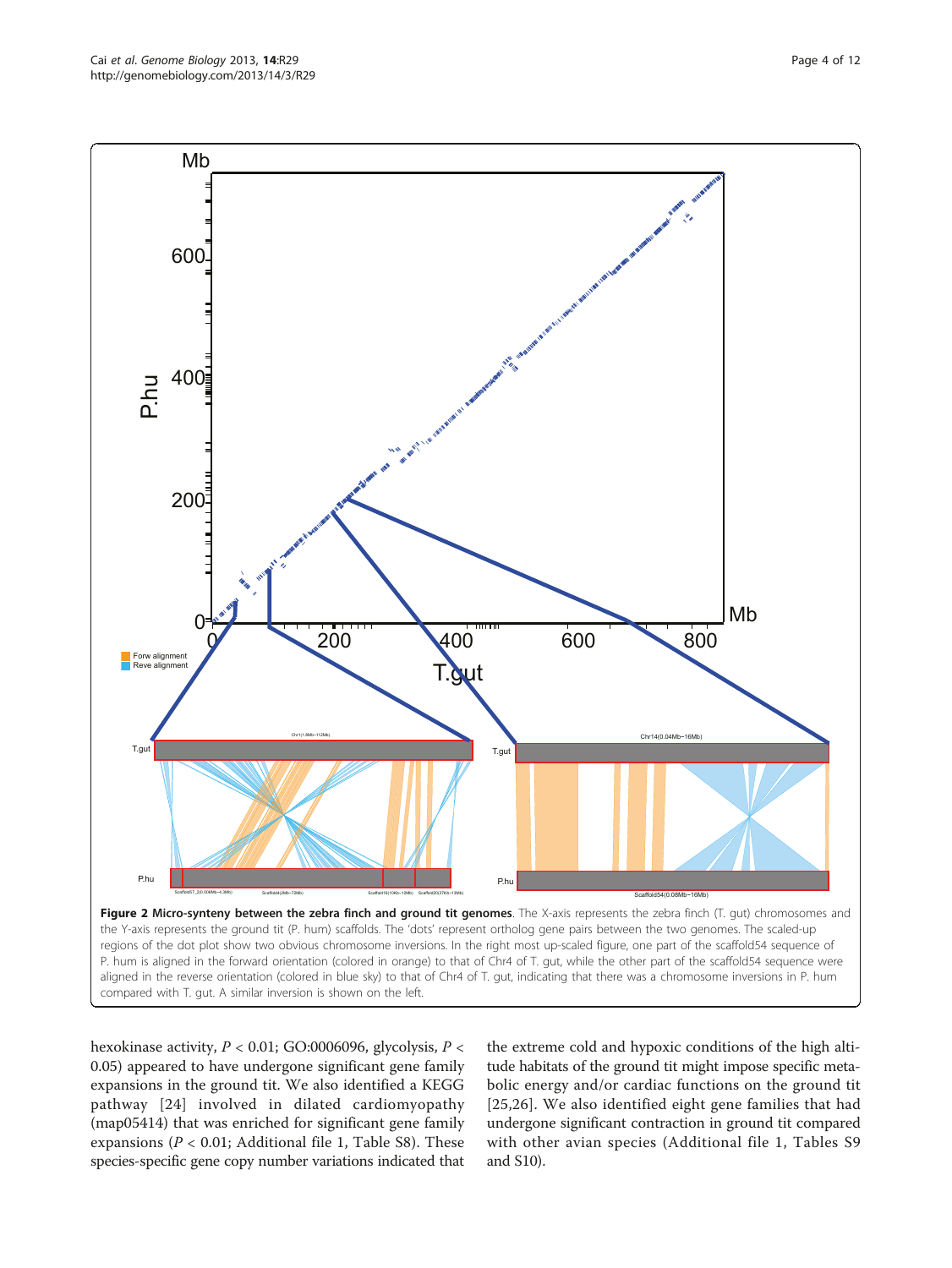<span id="page-4-0"></span>

# Rapid and slow evolutionary changes in the molecular function category within Passeriformes

To detect the GO molecular function categories that had undergone rapid or slow evolution, we searched for functionally related genes with exceptionally high or low selection constraints in the ground tit and zebra finch. For categories with at least 20 genes, the ratio of the number of non-synonymous substitutions per non-synonymous site (Ka) to the number of synonymous substitutions per synonymous site (Ks) (Ka/Ks) was calculated by concatenating the gene sequences. To identify extreme outliers, the category-specific ratios were compared with the average across all orthologs in the ground tit and zebra finch using a metric based on the binomial test (Methods). The numbers of observed outliers below a specific threshold (test statistic <0.001) were then compared with the expected distribution of outliers given randomly permuted annotations.

Twenty-two categories showed elevated Ka/Ks ratios at the specified threshold in the ground tit compared with the zebra finch (Additional file [1](#page-9-0), Table S11). Based on 10,000 repeated trials after randomly permuted annotations, 14 would be expected by chance, indicating that eight of the 22 categories may have undergone significantly accelerated evolution relative to the genome-wide average ( $P < 0.0556$ ).

One category of interest was that for DNA repair (GO0006281,  $P = 6.60E-43$ ), because genes related to DNA repair might be related to the high-dose UV environment of the ground tit (Additional file [1](#page-9-0), Table S12). Fifty-five categories showed significantly low Ka/Ks ratios (compared with 19 expected by chance;  $P < 0.0001$ ). These categories mainly comprised ion transport and signal transduction processes, which seem to be under stronger-than-average purifying selection in the ground tit (Additional file [1](#page-9-0), Table S13).

#### Positively selective genes

Genome-wide scans for positively selected genes in birds have provided insights into the dynamics of genome evolution, the genetic basis of differences between species, and the functions of individual genes. To reveal potential targets of positive selection in the ground tit, we analyzed 6,625 1:1 gene orthologs from the ground tit, zebra finch, chicken, and turkey by genome alignment. Likelihood ratio tests based on a branch site model revealed 34 positively selected genes (Methods; Table [3\)](#page-6-0), which were enriched for roles in signal transduction and development, including 'beta-adrenergic receptor kinase activity', 'tachykinin receptor activity', 'steroid biosynthetic activity', 'hexosamine biosynthesis activity', and 'cardiac muscle tissue development'.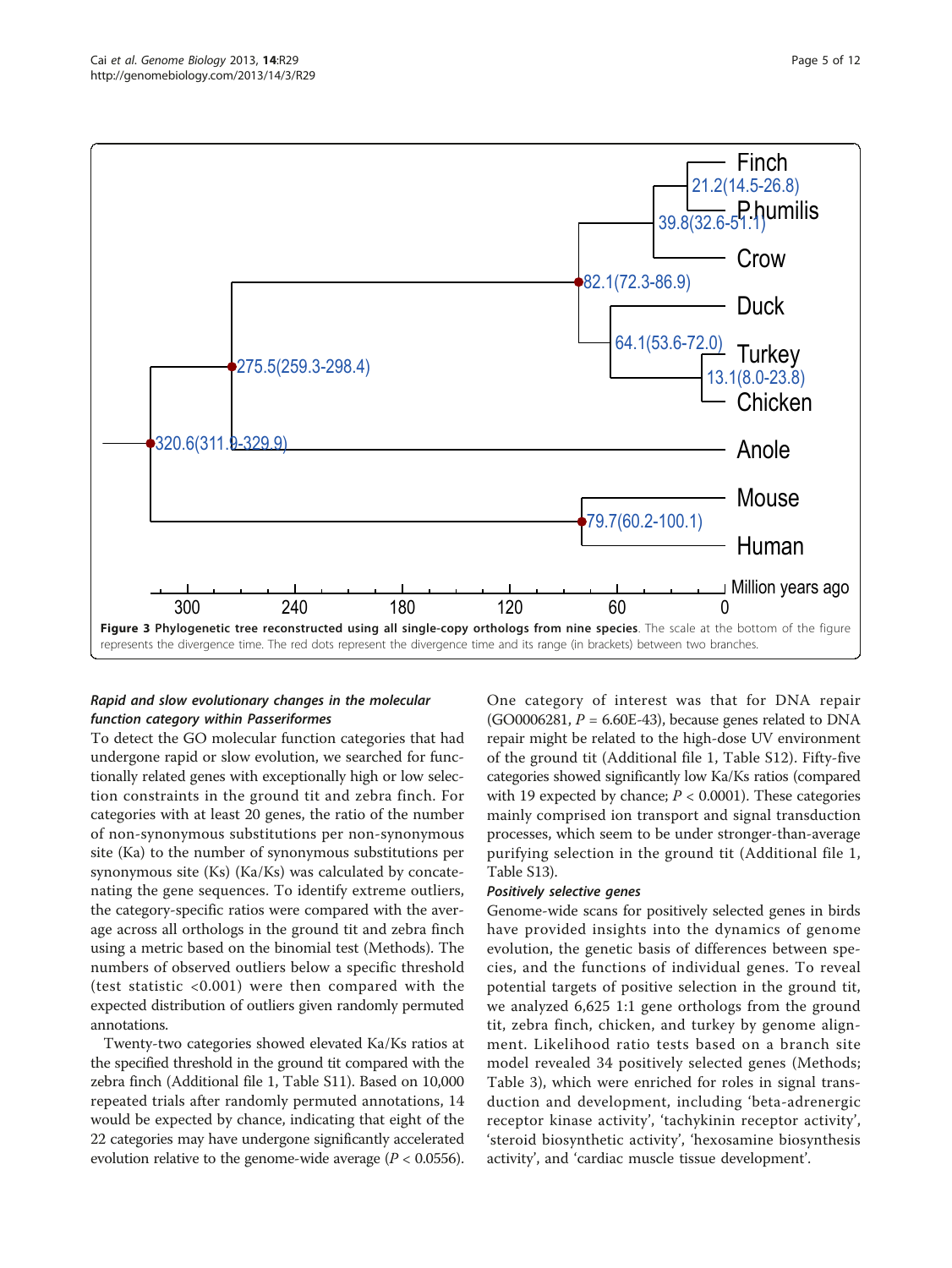| GO ID      | GO Term                                                     | GO Class  | P value  | Adjusted P value |
|------------|-------------------------------------------------------------|-----------|----------|------------------|
| GO:0001669 | Acrosomal vesicle                                           | CC        | 3.36E-35 | 7.00E-33         |
| GO:0045095 | Keratin filament                                            | CC        | 2.33E-19 | 6.93E-18         |
| GO:0004252 | Serine-type endopeptidase activity                          | MF        | 6.33E-19 | 1.65E-17         |
| GO:0005198 | Structural molecule activity                                | MF        | 4.55E-11 | 8.60E-10         |
| GO:0006508 | Proteolysis                                                 | <b>BP</b> | 7.79E-11 | 1.25E-09         |
| GO:0044430 | Cytoskeletal part                                           | CC        | 1.93E-09 | 2.87E-08         |
| GO:0005044 | Scavenger receptor activity                                 | MF        | 2.22E-08 | 2.31E-07         |
| GO:0043229 | Intracellular organelle                                     | CC        | 1.13E-06 | 1.02E-05         |
| GO:0003956 | NAD(P)+-protein-arginine ADP-ribosyltransferase activity    | MF        | 8.31E-06 | 7.20E-05         |
| GO:0043565 | Sequence-specific DNA binding                               | MF        | 9.53E-06 | 7.93E-05         |
| GO:0007156 | Homophilic cell adhesion                                    | <b>BP</b> | 2.35E-05 | 1.81E-04         |
| GO:0004396 | Hexokinase activity                                         | MF        | 4.08E-05 | 2.92E-04         |
| GO:0003700 | Sequence-specific DNA binding transcription factor activity | MF        | 4.58E-05 | 3.07E-04         |
| GO:0006471 | Protein ADP-ribosylation                                    | <b>BP</b> | 7.07E-05 | 4.59E-04         |
| GO:0004984 | Olfactory receptor activity                                 | MF        | 2.71E-04 | 1.57E-03         |
| GO:0016459 | Myosin complex                                              | CC        | 6.88E-04 | 3.67E-03         |
| GO:0006096 | Glycolysis                                                  | <b>BP</b> | 4.39E-03 | 2.03E-02         |
| GO:0043234 | Protein complex                                             | CC        | 6.09E-03 | 2.75E-02         |
| GO:0043231 | Intracellular membrane-bounded organelle                    | CC        | 9.89E-03 | 3.67E-02         |
| GO:0003774 | Motor activity                                              | MF        | 1.24E-02 | 4.21E-02         |
| GO:0004872 | Receptor activity                                           | MF        | 1.46E-02 | 4.76E-02         |
| GO:0005086 | ARF quanyl-nucleotide exchange factor activity              | MF        | 1.55E-02 | 4.85E-02         |
| GO:0032011 | ARF protein signal transduction                             | <b>BP</b> | 1.55E-02 | 4.85E-02         |

<span id="page-5-0"></span>Table 2 GO enrichment analysis of significantly expanded gene families in the ground tit genome

Gene families were classified into GO categories or descendant category. The significance of the enrichment was calculated using a Fisher's exact test following a conservative correction for multiple testing (false discovery rate <0.05, Holm's correction).

BP, biological process; CC, component; MF, molecular function.

Among the positively selected genes, we found two genes (ADRBK1 and HSD17B7) that may be involved in the adrenaline response and steroid hormone biosynthesis. ADRBK1 is a ubiquitous cytosolic enzyme that specifically phosphorylates the activated form of the betaadrenergic and related G-protein-coupled receptors. HSD17B7 is an enzyme that can oxidize or reduce estrogens and androgens in mammals, thereby regulating the biological potency of these steroids [\[27](#page-10-0)].

Interestingly, two genes encoding key proteins in signal transduction were found to be under positive selection: one encodes the receptor TACR1 for tachykinin/substance P. The binding of substance P to TACR1 has been associated with the transmission of stress signals and pain, the contraction of smooth muscles, and inflammation [[28\]](#page-10-0). The other gene encodes GFPT2, which catalyzes the ratelimiting step in the formation of hexosamine, a precursor for N-linked and O-linked glycosylation reactions. These reactions modify proteins and lipids before their participation in signal transduction, trafficking, or secretion and other processes [[29](#page-10-0)].

#### **Discussion**

The ground tit genome sequence described here represents a high quality avian genome sequenced by a next

generation sequencing platform. Its assembly is comparable to other available genomes in terms of genome coverage, and has a better sequence continuity. Furthermore, the high sequencing depth confirmed the accuracy of the assembly at the nucleotide level. Overall, the high quality of this genome makes it a valuable resource for comparative genomics. Our micro-synteny analysis among the ground tit, zebra finch, and chicken illustrated that their genome structures were relatively conserved. Our observation agrees with the reports of conserved overall synteny between zebra finch and chicken [[30\]](#page-10-0) and also between chicken and turkey [[31\]](#page-10-0), indicating a conserved genome structure among these avian species. However, this inference requires further confirmation using more sequenced avian genomes.

The phylogeny of the ground tit has been controversial. It was classified as a species of the family Corvidae, and this classification is reflected in its other common name, Hume's groundpecker. However, some reports have suggested that in genetic distance it is closer to the family Paridae [[7\]](#page-10-0), according to independent datasets drawn from comparative osteology, the nuclear c-myc gene, and the mitochondrial cytochrome b gene. Our phylogenetic analysis confirmed that the ground tit does not belong to the Corvidae family, agreeing with the previous report that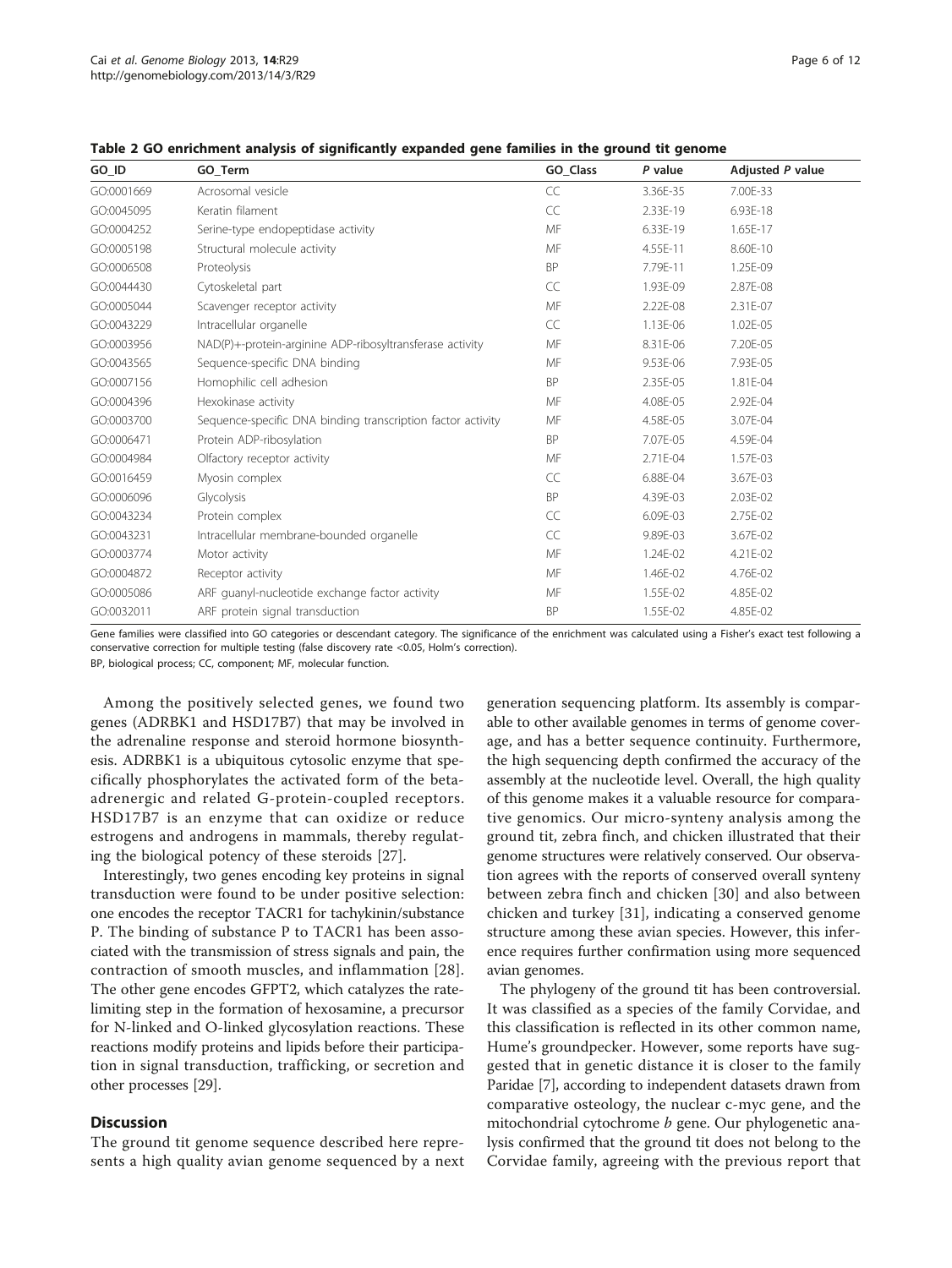| Gene symbol       | Gene description                                          | P value  |
|-------------------|-----------------------------------------------------------|----------|
| UAP1              | UDP-N-acteylglucosamine pyrophosphorylase 1               | 1.30E-03 |
| ST6GALNAC1        | Alpha-N-acetylgalactosaminide alpha-2,6-sialyltransferase | 1.20E-03 |
| PIGW              | GPI anchor biosynthetic process                           | 1.00E-03 |
| SNAP29            | SNA transporter activity                                  | 9.00E-04 |
| <b>HSD17B12</b>   | Hydroxysteroid (17-beta) dehydrogenase 12                 | 8.00E-04 |
| SLC26A5           | Sensory perception of sound                               | 8.00E-04 |
| MRPL27            | Mitochondrial ribosomal protein L27                       | 8.00E-04 |
| ZFP64             | Regulation of transcription                               | 7.00E-04 |
| <b>TYMS</b>       | Thymidylate synthase                                      | 7.00E-04 |
| ATL <sub>2</sub>  | Atlastin GTPase 2                                         | 6.00E-04 |
| VRK1              | Protoprotein amino acid phosphorylation                   | 6.00E-04 |
| TACR1             | Tachykinin receptor 1                                     | 3.00E-04 |
| CLDN1             | Claudin 1                                                 | 3.00E-04 |
| C13orf27          | Hydrolase activity                                        | 3.00E-04 |
| GDF7              | Growth factor activity                                    | 2.00E-04 |
| INPP5F            | Inositolpolyphosphate-5-phosphatase F                     | 2.00E-04 |
| <b>CPM</b>        | Carboxypeptidase M                                        | 9.25E-05 |
| AQP9              | Response to osmotic stress                                | 8.11E-05 |
| CSRP3             | Cardiac muscle tissue development                         | 5.95E-05 |
| CHD <sub>2</sub>  | Chromodomain helicase DNA binding protein 2               | 5.62E-05 |
| TTC7B             | Binding                                                   | 4.93E-05 |
| TADA2B            | Regulation of transcription                               | 3.82E-05 |
| Gga.52217         | Homophilic cell adhesion                                  | 1.55E-05 |
| RSAD <sub>2</sub> | Radical S-adenosyl methionine domain containing 2         | 1.17E-05 |
| FAM5B             | Nervous system development                                | 7.98E-06 |
| <b>ZNF639</b>     | Transcription factor activity                             | 3.82E-06 |
| SYN1              | Synapsin I                                                | 3.63E-06 |
| OCIAD1            | Endosome                                                  | 3.12E-06 |
| TMC5              | Integral to membrane                                      | 1.80E-06 |
| GFPT2             | Glutamine-fructose-6-phosphate transaminase 2             | 2.22E-07 |
| ADRBK1            | Beta-adrenergic receptor kinase 1                         | 1.68E-07 |
| ZNFX1             | Metal ion binding                                         | 1.67E-07 |
| DTX3L             | Deltex 3-like                                             | 1.88E-08 |
| EZH <sub>2</sub>  | Chromatin modification                                    | 1.57E-08 |

<span id="page-6-0"></span>Table 3 List of positively selected genes identified in the ground tit genome

Likelihood ratio tests based on a branch site model were performed on the CDS alignments of orthologs among chickens, zebra finches, turkeys, and ground tits. The P value was calculated and then adjusted with a conservative correction for multiple testing (false discovery rate <0.05, Holm's correction).

analyzed certain nuclear genes [[7\]](#page-10-0). The species tree presented here, based on the current available genomic data, provided convincing evidence that the ground tit is not a crow species; however more genomes belonging to Paridae and its relatives are required to confirm the ground tit's taxonomic status and evolutionary relationships.

The evolution of hormone-behavior adaptations may have helped the ground tit cope with the extreme environments on the QTP. This kind of adaptation strategy, involving hormone regulatory mechanisms for physiology and behavior in extreme conditions, has been used by birds that breed on the arctic tundra [\[32,33\]](#page-10-0). We identified several genes that are under positive selection, including ADRBK1 and HSD17B7, which are involved in the adrenaline response and steroid hormone biosynthesis, correlating

with an adaptation strategy of hormone regulatory mechanisms for physiology and behavior in extreme conditions. Further, both ADRBK1 and CSRP3 play significant roles in cardiac muscle contraction and heart development. Neuropeptides and glycosylation modification may be linked to adaptation strategies, but this hypothesis requires further support. Mutations in the CSRP3 gene have been suggested to cause heritable forms of hypertrophic cardiomyopathy and dilated cardiomyopathy in humans [[34](#page-10-0)]. Nevertheless, unlike other QTP animals (for example, the yak), we did not find evidence of positive selection for genes associated with energy metabolism in the ground tit. A previous study observed some genetic adaptation to the highland environment in the Tibetan population [\[2](#page-10-0)]; however, considering the relatively short time that humans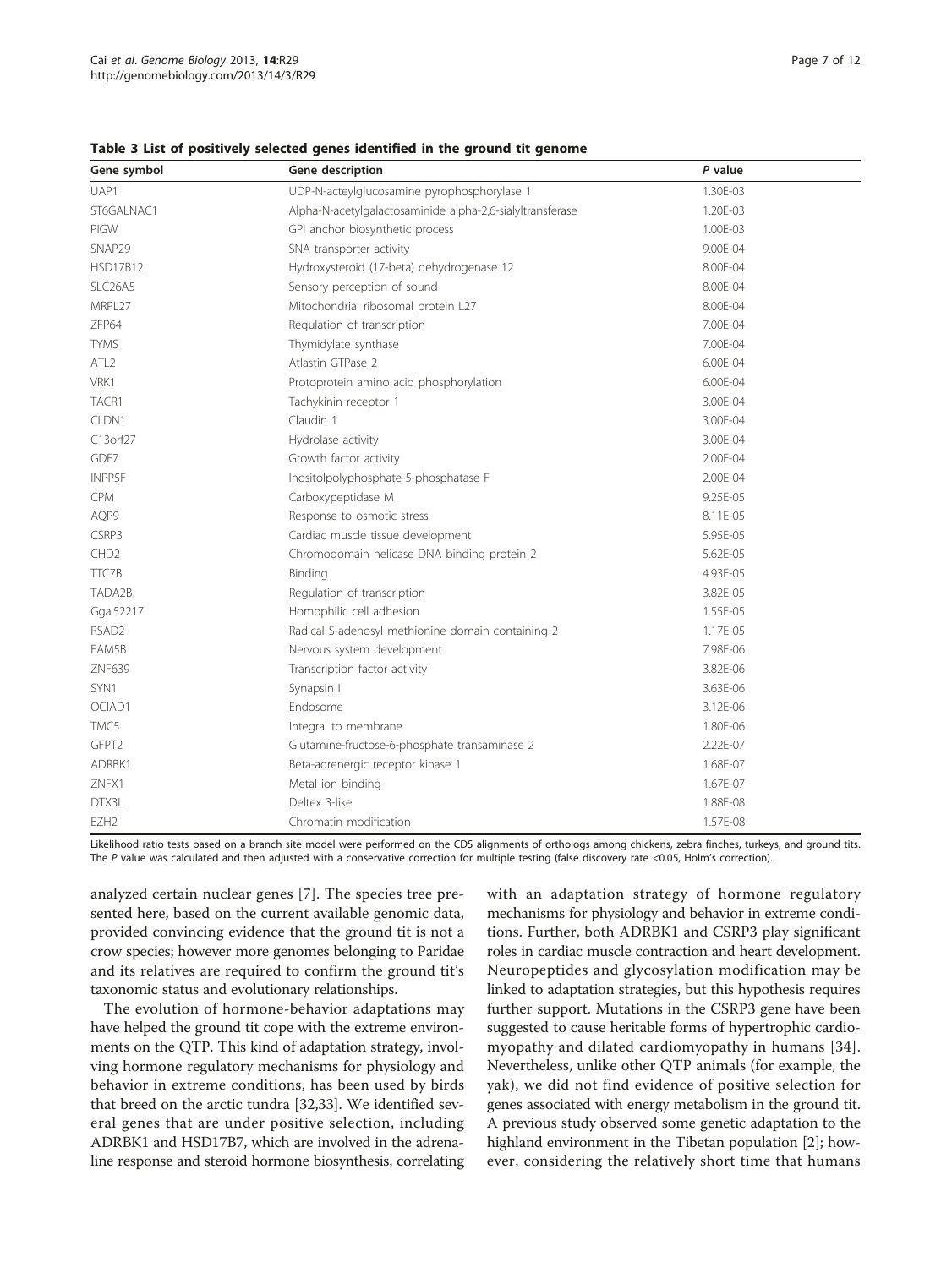have lived in this region and the different energy requirements of mammals and birds, the genetic mechanism of adaptation in the ground tit may be different from that in mammals, for which the hypoxia-inducible factors pathway may play an important role, and which calls for a wider genomic comparison of high land species.

# Conclusions

The ground tit genome was sequenced and compared with the genomes of other animals, especially birds. Phylogeny analysis confirmed that the ground tit did not belong to the Corvidae family. The roles of genes related to cardiac function were implicated in the adaptation of ground tit to the extreme highland environment.

# Methods

# Source of samples

A male adult ground tit from the Qinghai-Tibetan Plateau was used in this study. Genomic DNA was collected from the peripheral blood cells of this individual.

### Sample preparation and sequencing

We constructed seven paired-end libraries, with sizes ranging from 200 bp to 20 kb from the genomic DNA of the ground tit. The libraries were prepared following the manufacturer's standard instructions and sequenced on an Illumina Hiseq platform. Whole genome sequencing was done as described previously [[11](#page-10-0)]. A total of 184.5 Gb of data were generated from these libraries.

### Genome assembly

Before assembly, a series of filtering steps was undertaken to filter the low-quality sequencing reads; 119.0 Gb (or 108.2 folds) data were retained for assembly. The sequences were assembled de novo by the de Bruijn graph-based assembler SOAPdenovo [[10](#page-10-0)]. The reads from the short insert libraries (<2 kb) were first used to build the contigs, and then all the paired-end reads were realigned onto the contig sequences to construct the scaffolds. We then determined the extent of the shared paired-end relationships between each pair of contigs, weighted the rate of consistent and conflicting paired ends and constructed the scaffolds step by step, in increasing order of insert size. Finally, we used the paired-end information to retrieve read pairs (that had one end mapped to a unique contig and the other located in a gap region) and performed a local assembly for these collected reads to fill the gaps. The genome assembly statistics are shown in Table S2.

The Pseudopodoces humilis whole-genome shotgun project has been deposited in the DDBJ/EMBL/GenBank databases under the project accession ANZD00000000. Correspondence and requests for materials should be addressed to Jun Wang (wangj@genomics.org.cn).

#### Detection of single nucleotide polymorphisms

To identify single nucleotide polymorphisms of ground tit, we mapped all the high-quality reads from the short insert libraries  $(2 \lt b)$  onto the ground tit assembly using SOAPaligner in the gap-free mode and allowing three mismatches. SOAPsnp was used to call the single nucleotide variations. After quality control and filtering, 1.7 M single nucleotide polymorphisms were identified.

#### Annotation of protein-coding genes

We used homology, ab-initio prediction, and ESTs (zebra finch and chicken) to identify protein-coding genes, and then built a consensus gene set that contained all the predicted genes. For the homology-based gene prediction, we aligned zebra finch, chicken, lizard, and human protein sequences (Ensembl release 66) to the ground tit genome using TBLASTN, genBlastA [[35\]](#page-10-0), and Genewise [[36\]](#page-10-0). We then aligned the ESTs to the assembled ground tit genome sequences using BLAT [\[37\]](#page-10-0) and generated EST hints for AUGUSTUS [\[38](#page-10-0)]. We used repeat-masked ground tit genome sequences for the *ab-initio* prediction. We used AUGUSTUS to predict protein-coding genes with parameters that were trained from a set of high quality homologous prediction proteins, given EST and homolog hints as extrinsic evidence. We then used Genscan [\[39\]](#page-10-0) with the human parameter file to predict protein-coding genes.

The Ensembl method was used to merge all the gene predictions from the various sources as follows. We picked homologs in four layers of increasing evolutionary distance: zebra finch, chicken, lizard, and human. The sequence that was most like the query protein in each layer was picked and added to the final gene set. Singleexon genes that were derived from retrotransposition and contained a frame error were filtered out. We also removed multi-exon genes that were not supported by whole genome synteny: ≥3 frame errors were required; while multi-exon genes that were supported by synteny were only removed if they contained ≥8 frame errors. For the ab-initio prediction set, partial genes and small genes that had coding lengths <150 bp were filtered out. We then aligned the predictions to a transposable element (TE) protein database [\[40](#page-10-0)] using BlastP with an E-value cut-off of 1e-5 and genes that aligned to transposable elements at >50% were removed from the final gene set. Next, the ab-initio predicted genes were aligned to the SwissProt/TrEMBL [[41](#page-10-0)] database and those showed >30% sequence similarity were retained. When gene sequences overlapped, the sequence with the longest length aligning to the database was chosen so that no gene was represented twice in the final dataset.

We annotated the genes in the final dataset using Inter-ProScan [\[42\]](#page-10-0) to assign Pfam, PRINTS, PROSITE, ProDom, SMART, and PANTHER motifs and domains to the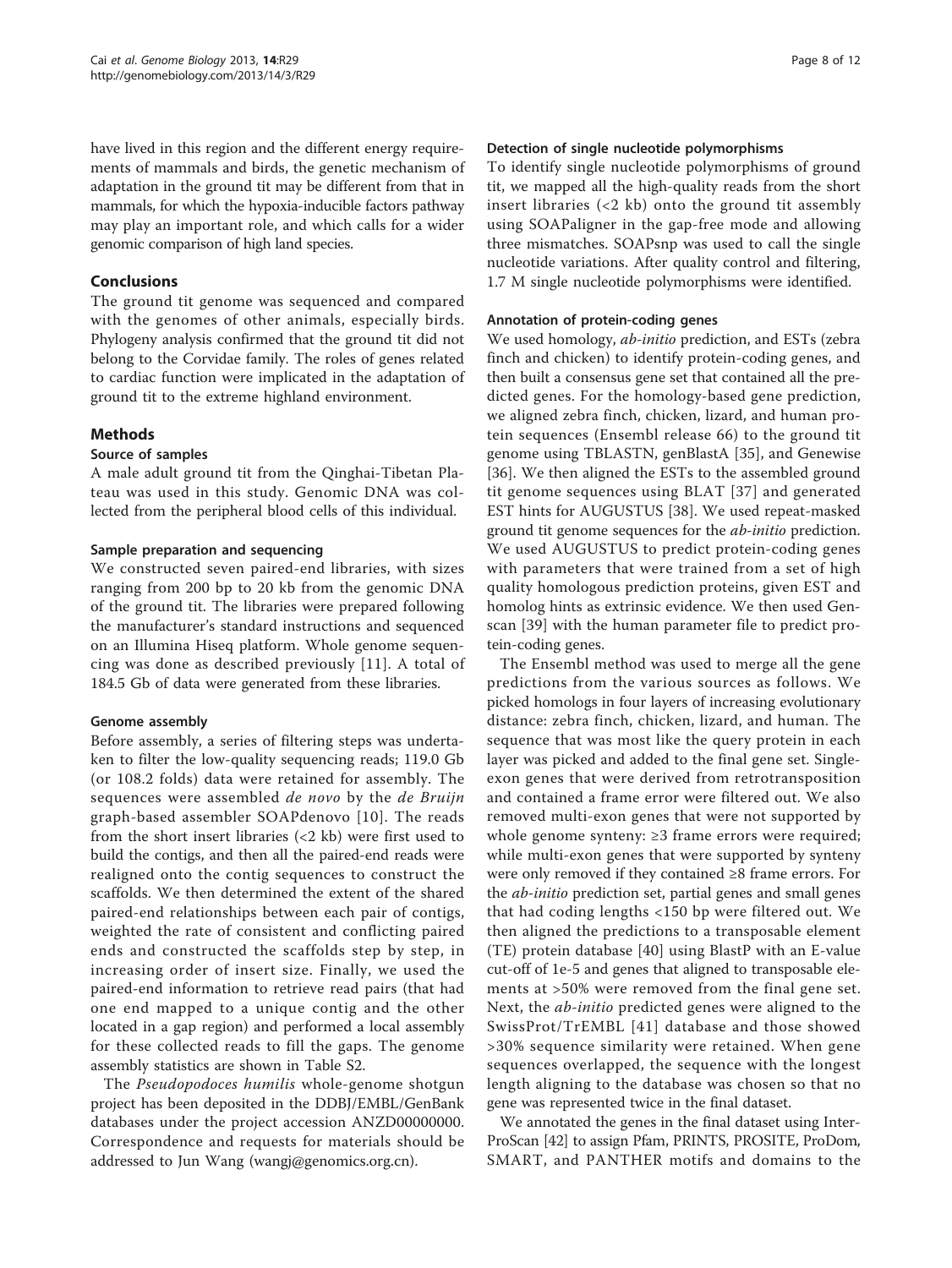sequences. GO annotations were retrieved from the results of the InterProScan. We also mapped the final gene set to KEGG pathway maps by searching the KEGG databases for the best hit for each gene.

#### Identification of repeat sequences

We first identified known transposable elements using RepeatMasker [[43](#page-10-0)] against the Repbase [[40\]](#page-10-0) TE library (version 2011-09-20), and then executed RepeatProtein-Mask [[43\]](#page-10-0). We constructed a de-novo ground tit repeat library using RepeatModeler [\[44\]](#page-10-0). RepeatMasker was run on the genome sequences, using the RepeatModeler consensus sequence as the library. We predicted tandem repeats using tandem repeats finder (TRF) [\[45](#page-10-0)].

### Construction of gene families

The protein-coding genes from six species (human, mouse, lizard, chicken, zebra finch, and turkey) were downloaded from Ensembl [\[46\]](#page-10-0) release 66; duck proteincoding genes were obtained from pre.ensembl.org, and crow protein-coding genes were from the Beijing Genomics Institute. We used the tree-building method used in TreeFam [[47](#page-10-0)] to define gene families. H. sapiens and M. musculus sequences were used as the outgroup. Genes that were predicted to encode <30 amino acids were filtered out. For genes with alternative splicing variants, the longest transcript was selected to represent the gene. A total of 5,212 single-copy families, including the ground tit final gene set and the eight orthologous species, were used to reconstruct phylogenies and estimate divergence time. The four-fold-degenerate sites were extracted from each family and concatenated to one supergene for each species. jModeltest [[48\]](#page-11-0) was used to select the best substitution model (GTR+gamma+I) and MrBayes [[49\]](#page-11-0) was used to reconstruct the phylogenetic tree. The program Mcmctree implemented in the PAML [\[50](#page-11-0)] package was used to estimate the divergence time. The calibration time was achieved from the Date-A Clade and the Fossil Record website [[51\]](#page-11-0). We used the Café program [[52\]](#page-11-0) to identify gene families that had undergone expansion and contraction.

# Calculation of synonymous (dS) and non-synonymous (dN) nucleotide substitutions

A total of 8,136 single-copy gene families for T. guttata, G. gallus, M. gallopavo and P. humilis were defined using the TreeFam method. We applied the Guidance software program [[53\]](#page-11-0) to filter out unreliable alignment regions. We used the Yang-Nielsen model [[54\]](#page-11-0) to calculate dN and dS values for each pair of *ground tit* and T. guttata genes. To estimate lineage-specific dN and dS values, the alignment that remained after the Guidance filtering was used to calculate in-branch dN and dS values using the codeml program of the PAML [[50](#page-11-0)] package with the F3×4 model, and to calculate different ω ratios across branches and a single ω ratio across sites, and a separate estimation of  $\kappa$  per gene and a given tree topology.

#### Three-way avian genome alignment

Multiple (three-way) alignments were built on the ground tit, zebra finch, and chicken genomes using Multiz and following the topology of species trees. The chicken genome was set as the reference and the input pairwise alignments (chicken vs. ground tit, chicken vs. zebra finch, zebra finch vs. ground tit) were obtained using Lastz, with the following parameters:  $O = 600$ ,  $T = 2$ ,  $E = 150$ ,  $H = 0$ ,  $Y = 15,000$ ,  $L = 3,000$ , and  $K =$ 4,500. The raw alignments were processed using the China/Net package [[55](#page-11-0)]. The ground tit genome was masked with RepeatMasker with the '-s' option and TRF tandem repeats of period ≤12. The zebra finch and chicken repeat-masked genomes were downloaded from UCSC [\[56](#page-11-0)].

### Detection genes under positive selection

To identify genes under positive nature selection during evolutionary history, we constructed 1:1 orthologs among ground tit, chicken, zebra finch, and turkey. To reduce the bias of the gene annotations for these birds, we selected the zebra finch transcripts as the reference sequences and mapped them to each of the other three species via syntenic alignments. Details of the procedure are as follows: (1) Syntenic alignment. The latest chicken (galGal4), zebra finch (taeGut1), and turkey (melGal1) genome sequences were obtained from UCSC and the syntenic pairwise whole-genome alignments between zebra finch and each of the other three species were built using Lastz and the China/Net package; (2) Ortholog identification. The transcripts of zebra finch were mapped to the genomes of the other three species according to the syntenic alignment and some criteria ((a) the mapped regions covered ≥80% of the coding region; (b)  $\leq 10\%$  of the coding region was in sequence gaps or low quality sequence; (c) no frame-shift indels unless they were compensated for within 15 bases; and (d) no in-frame stop codons and all splice sites were conserved). The final orthologous sets were obtained by selecting the longest transcript mapped to the species for each gene and each ortholog should contain at least the zebra finch and ground tit sequences; (3) Species-tree reconstruction. Each gene-tree should be reconstructed via the species above because of the variable number of genes for each ortholog; (4) Likelihood Ratio Test (LRT). The ratios of non-synonymous substitutions per nonsynonymous site (dN) to synonymous substitutions per substitution site (dS), indicated by dN/dS (also termed w), were estimated for each gene from the coding sequence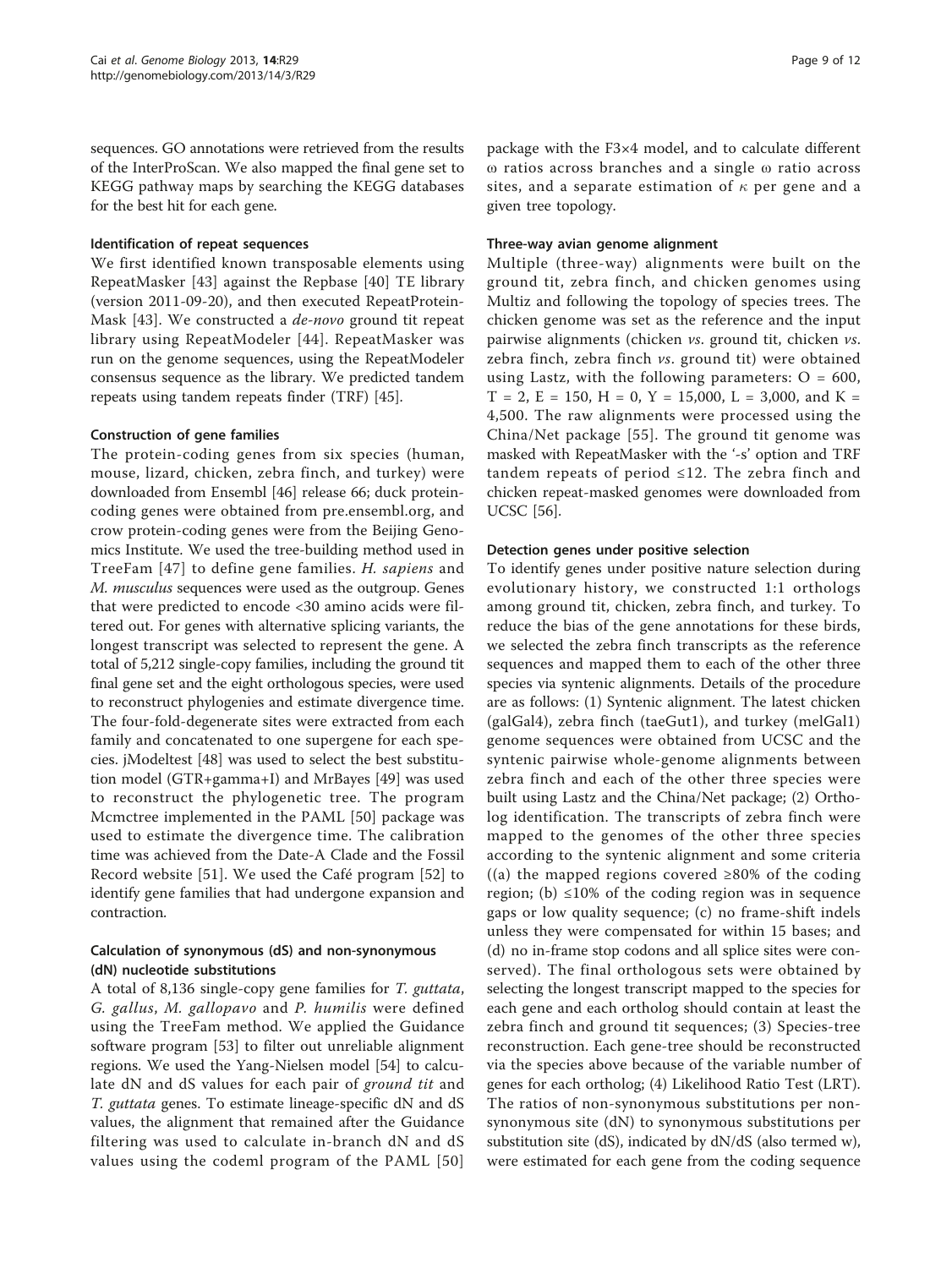<span id="page-9-0"></span>alignment of each of the identified orthologous groups by the maximum likelihood (ML) with the codeml program from PAML4 [[50](#page-11-0)]. Two models were implemented to test the statistical significance of selective pressure specifically on the ground tit branch; one was the one-ratio model that acts as the null model (NSsites  $= 0$ , model  $= 0$ ), and the other was model 2 (NSsites = 2). The two models were compared with the LRT, calculated from the log likelihood (lnL) values for both models. The P values were obtained by calculating twice the difference between  $lnL_{model2}$  and lnLone-ratio and compared with a chi-square distribution.

#### Rapidly and slowly evolving GO function categories

To identify GO function categories under rapid or slow evolution, the GO annotations of the zebra finch genome were downloaded from the Ensembl database. Only the GO categories that contained at least 20 genes were retained for further analysis. Orthologs of ground tit and zebra finch were selected. First, we calculated the average  $k_a$  and  $k_s$  values for genes annotated to a given GO term as

$$
k_a = \frac{\Sigma_{i \in T} a_i}{\Sigma_{i \in T} A_i}, \quad ks = \frac{\Sigma_{i \in T^{S_i}}}{\Sigma_{i \in T} S_i}
$$

where  $a_i$  and  $A_i$  are the numbers of non-synonymous substitutions and sites, and  $s_i$  and  $S_i$  are the numbers of synonymous substitutions and sites in gene  $i$ , as estimated by PAML, respectively.

The expected proportion of non-synonymous substitutions  $P_A$  in a GO category C was then estimated as:

$$
P_A = \frac{k_a \sum_{i \in C} A_i}{k_a \sum_{i \in C} A_i + k_s \sum_{i \in C} S_i}
$$

Then, for a given GO category C, we used a binomial distribution to estimate the divergence of the proportion of non-synonymous substitutions and synonymous sites between the observed and the expected as:

$$
P_c = \sum_{j=a_c}^{a_c+s_c} \binom{a_c+s_c}{j} P_A^j (1-P_A)^{a_c+s_c-j}
$$

where  $a<sub>C</sub>$  and  $s<sub>C</sub>$  are the total number of non-synonymous and synonymous substitutions in GO category C, respectively.

Rapidly (or slowly) evolving categories were detected by calculating the probability that a category contains equal or more (or less) non-synonymous substitutions, conditional on the total number of observed substitutions.

To determine whether a subset of the categories was evolving under significantly high (low) constraints, we first computed the number of GO categories with  $P_C$ values less than a given threshold value (0.05, 0.01, 0.001, 0.0001). We then repeated this procedure 10,000 times

on the same dataset after randomly permuting the GO annotation (all GO categories assigned to a specific gene were kept together to preserve the hierarchical structure of the GO categories). Finally, we tested the null hypothesis that the number of biologically meaningful categories with  $P_C$  values below the chosen threshold was no more than the expected values from the randomly composed categories by counting how many of the latter had lower  $P<sub>C</sub>$  values. A rejection of this null hypothesis implied that the level of constraint was significantly higher (lower) than average in some biologically meaningful categories. The average number of categories in the randomized datasets with  $P_C$  values below the threshold was the expected number of false-positives among the putatively rapidly (slowly) evolving categories.

## Additional material

[Additional file 1: T](http://www.biomedcentral.com/content/supplementary/gb-2013-14-3-r29-S1.???)ables S1-S13 and Figures S1-S7. Table S1. Summary of the sequencing data of P. humilis. Table S2. Statistics of ground tit genome assembly. Table S3. Statistics of transposable elements detected in the ground tit assembly. Table S4. Comparison of transposable elements among chicken, zebra finch, and ground tit. Table S5. General statistics of each gene set and integrated predictions. Table S6. Genes annotated via functional databases. Table S7. Statistics of ncRNA prediction in the assembly. Tables S8-S10. Functional analysis of gene families of expansion and contraction in ground tit. Tables \$11-S13. Analysis of rapidly and slowly evolving categories. Figure S1. Local GC content distribution of the P. humilis, chicken, zebra finch, and human genomes. Figure S2. Comparison of gene parameters between ground tit and chicken, zebra finch, and human. Figure S3. Supporting evidence for gene models. Figure S4. Distribution of orthologous protein identities between chicken and other species for a subset of strictly conserved single-copy orthologs. Figure S5. Micro-synteny between genomes of chicken and ground tit. Figure S6. Venn diagram showing the amount of sequence (in Mbp) aligned among the three avian genomes. Figure S7. Dynamic evolution of orthologous gene clusters.

#### Competing interests

The authors declare that they have no competing interests.

#### Authors' contributions

JW and YL designed the project. XQ, YL, JX, JL, LL, ZW, JZ, YC, and CG prepared the DNA samples and generated the sequencing data. YL, RH, and QC performed the genome assembly and annotation. YH, MH, SW, XZ, and RH performed the comparative genomics and evolution analysis. QC, YY, and SP wrote the paper. All authors read and approved the final manuscript.

#### Acknowledgements

We thank Dr Fumin Lei and Dr Laurie Goodman for help in revising the manuscript.

#### Authors' details <sup>1</sup>

<sup>1</sup>BGI-Shenzhen, Beishan Industrial Zone, Yantian District, Shenzhen 518083, China. <sup>2</sup>Department of Biology, University of Copenhagen, DK-1165 Copenhagen, Denmark. <sup>3</sup>King Abdulaziz University, Abdulla Alsulaiman Road, Jeddah 21589, Saudi Arabia.

Received: 23 July 2012 Revised: 15 March 2013 Accepted: 28 March 2013 Published: 28 March 2013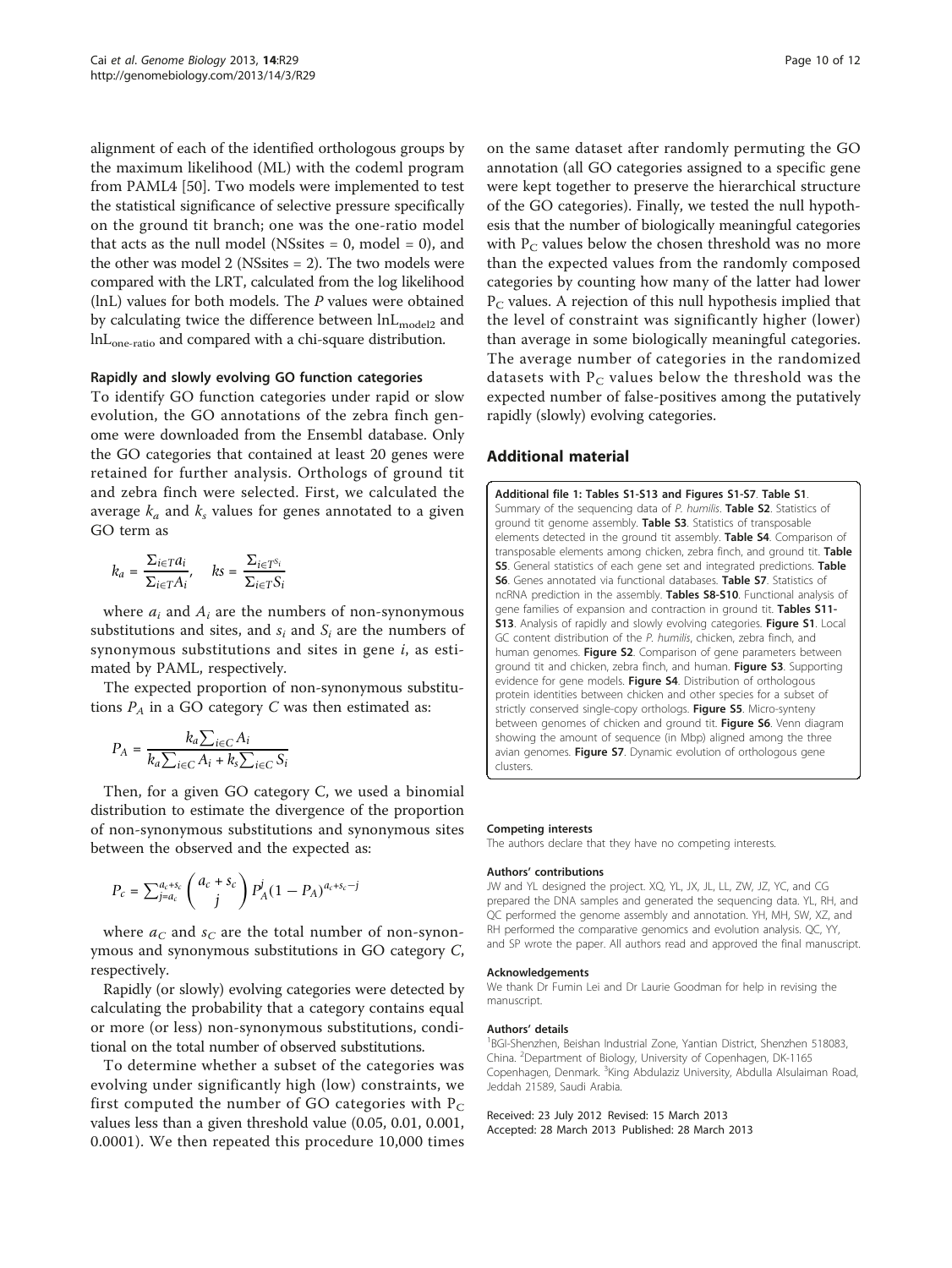#### <span id="page-10-0"></span>References

- 1. Yang Z, Nielsen R: Estimating synonymous and nonsynonymous substitution rates under realistic evolutionary models. Mol Biol Evol 2000, 17:32-43.
- 2. Yi X, Liang Y, Huerta-Sanchez E, Jin X, Cuo ZX, Pool JE, Xu X, Jiang H, Vinckenbosch N, Korneliussen TS, Zheng H, Liu T, He W, Li K, Luo R, Nie X, Wu H, Zhao M, Cao H, Zou J, Shan Y, Li S, Yang Q, Ni P, Tian G, Xu J, Liu X, Jiang T, Wu R, et al: Sequencing of 50 human exomes reveals adaptation to high altitude. Science 2010, 329:75-78.
- 3. Beall CM, Cavalleri GL, Deng L, Elston RC, Gao Y, Knight J, Li C, Li JC, Liang Y, McCormack M, Montgomery HE, Pan H, Robbins PA, Shianna KV, Tam SC, Tsering N, Veeramah KR, Wang W, Wangdui P, Weale ME, Xu Y, Xu Z, Yang L, Zaman MJ, Zeng C, Zhang L, Zhang X, Zhaxi P, Zheng YT: Natural selection on EPAS1 (HIF2alpha) associated with low hemoglobin concentration in Tibetan highlanders. PNAS 2010, 107:11459-11464.
- Qiu Q, Zhang G, Ma T, Qian W, Wang J, Ye Z, Cao C, Hu Q, Kim J, Larkin DM, Auvil L, Capitanu B, Ma J, Lewin HA, Qian X, Lang Y, Zhou R, Wang L, Wang K, Xia J, Liao S, Pan S, Lu X, Hou H, Wang Y, Zang X, Yin Y, Ma H, Zhang J, Wang Z, et al: The yak genome and adaptation to life at high altitude. Nat Genet 2012, 44:946-9.
- 5. Bulgarella M, Peters JL, Kopuchian C, Valqui T, Wilson RE, McCracken KG: Multilocus coalescent analysis of haemoglobin differentiation between low- and high-altitude populations of crested ducks (Lophonetta specularioides). Mol Ecol 2012, 21:350-68.
- 6. Scott GR, Schulte PM, Egginton S, Scott AL, Richards JG, Milsom WK: Molecular evolution of cytochrome C oxidase underlies high-altitude adaptation in the bar-headed goose. Mol Biol Evol 2011, 28:351-63.
- 7. James HF, Ericson PGP, Sliks B, Lei FM, Gill FB, Olson SL: Pseudopodoces humilis, a misclassified terrestrial tit (Paridae) of the Tibetan Plateau: evolutionary consequences of shifting adaptive zones. Ibis 2003, 145:185-202.
- 8. Zarudny N, Loudon HB: Uber Einteilung des genus Podoces in subgenera. Orn Monatsb 1902, 10:185.
- 9. Hope S: Phylogeny of the avian family Corvidae. PhD thesis. Ann Arbor, MI: City University of New York, University Microfilms #90-00033; 1989.
- 10. Li R, Zhu H, Ruan J, Qian W, Fang X, Shi Z, Li Y, Li S, Shan G, Kristiansen K, Li S, Yang H, Wang J, Wang J: De novo assembly of human genomes with massively parallel short read sequencing. Genome Res 2010, 20:265-272.
- 11. Li R, Fan W, Tian G, Zhu H, He L, Cai J, Huang Q, Cai Q, Li B, Bai Y, Zhang Z, Zhang Y, Wang W, Li J, Wei F, Li H, Jian M, Li J, Zhang Z, Nielsen R, Li D, Gu W, Yang Z, Xuan Z, Ryder OA, Leung FC, Zhou Y, Cao J, Sun X, Fu Y, et al: The sequence and de novo assembly of the giant panda genome. Nature 2010, 463:311-317.
- 12. Li R, Yu C, Li Y, Lam TW, Yiu SM, Kristiansen K, Wang J: SOAP2: an improved ultrafast tool for short read alignment. Bioinformatics 2009, 25:1966-1967.
- 13. Li R, Li Y, Fang X, Yang H, Wang J, Kristiansen K, Wang J: SNP detection for massively parallel whole-genome resequencing. Genome Res 2009, 19:1124-1132.
- 14. Tang H, Bowers JE, Wang X, Ming R, Alam M, Paterson AH: Synteny and Collinearity in Plant Genomes. Science 2008, 320:486-488.
- 15. Schwartz S, Kent WJ, Smit A, Zhang Z, Baertsch R, Hardison RC, Haussler D, Miller W: Human mouse alignments with BLASTZ. Genome Res 2003, 13:103-107.
- 16. Blanchette M, Kent WJ, Riemer C, Elnitski L, Smit AF, Roskin KM, Baertsch R, Rosenbloom K, Clawson H, Green ED, Haussler D, Miller W: Aligning multiple genomic sequences with the threaded block set aligner. Genome Res 2004, 14:708-715.
- 17. Chimpanzee Sequencing and Analysis Consortium: Initial sequence of the chimpanzee genome and comparison with the human genome. Nature 2005, 437:69-87.
- 18. Sudmant PH, Kitzman JO, Antonacci F, Alkan C, Malig M, Tsalenko A, Sampas N, Bruhn L, Shendure J, 1000 Genomes Project, Eichler EE: Diversity of human copy number variation and multicopy genes. Science 2010, 330:641-646.
- 19. Dassanayake M, Oh DH, Hong H, Bohnert HJ, Cheeseman JM: Transcription strength and halophytic lifestyle. Trends Plant Sci 2011, 16:1-3.
- 20. Dassanayake M, Oh DH, Haas JS, Hernandez A, Hong H, Ali S, Yun DJ, Bressan RA, Zhu JK, Bohnert HJ, Cheeseman JM: The genome of the extremophile crucifer Thellungiella parvula. Nat Genet 2011, 43:913-918.
- 21. The Gene Ontology Database. [\[http://www.geneontology.org/\]](http://www.geneontology.org/).
- 22. Steiger SS, Fidler AE, Valcu M, Kempenaers B: Avian olfactory receptor gene repertoires: evidence for a well-developed sense of smell in birds?. Proc R Soc B 2008, 275:2309-2317.
- 23. Dalloul RA, Long JA, Zimin AV, Aslam L, Beal K, Blomberg Le Ann, Bouffard P, Burt DW, Crasta O, Crooijmans RP, Cooper K, Coulombe RA, De S, Delany ME, Dodgson JB, Dong JJ, Evans C, Frederickson KM, Flicek P, Florea L, Folkerts O, Groenen MA, Harkins TT, Herrero J, Hoffmann S, Megens HJ, Jiang A, de Jong P, Kaiser P, Kim H, et al: Multi-platform nextgeneration sequencing of the domestic turkey (Meleagris gallopavo): genome assembly and analysis. PLoS Biol 2010, 8:e1000475.
- 24. The KEGG database. [\[http://www.genome.jp/kegg/\]](http://www.genome.jp/kegg/).
- 25. Cheviron ZA, Brumfield RT: Genomic insights into adaptation to highaltitude environments. Heredity 2012, 108:354-361.
- 26. Tintu A, Rouwet E, Verlohren S, Brinkmann J, Ahmad S, Crispi F, van Bilsen M, Carmeliet P, Staff AC, Tjwa M, Cetin I, Gratacos E, Hernandez-Andrade E, Hofstra L, Jacobs M, Lamers WH, Morano I, Safak E, Ahmed A, le Noble F: Hypoxia induces dilated cardiomyopathy in the chick embryo: mechanism, intervention, and long-term consequences. PLos One 2009, 4: e5155.
- 27. Törn S, Nokelainen P, Kurkela R, Pulkka A, Menjivar M, Ghosh S, Coca-Prados M, Peltoketo H, Isomaa V, Vihko P: Production, purification, and functional analysis of recombinant human and mouse 17betahydroxysteroid dehydrogenase type 7. Biochem Biophys Res Commun 2003, 305:37-45.
- 28. Satake H, Kawada T: Overview of the primary structure, tissuedistribution, and functions of tachykinins and their receptors. Current Drug Targets 2006, 7:963-974.
- 29. DeBerardinis RJ, Cheng T: Q's next: the diverse functions of glutamine in metabolism, cell biology and cancer. Oncogene 2010, 29:313-324.
- 30. Wesley CW, David FC, Hans E, Arthur PA, LaDeana WH, Axel K, Steve S, Simon W, Albert JV, Susan F, Andreas H, Lesheng K, Chris PP, Erich DJ, Claudio VM, Pat M, Peter L, Tarciso AFV, Margaret F, Christopher NB, Saurabh S, Charles B, Sarah EL, LI Y, Lin YC, Julia G, Jonathan S, Bruce S, Preethi G, Michael W, et al: The genome of a songbird. Nature 2010, 464:757-762.
- 31. Yang Z : Likelihood and Bayes estimation of ancestral population sizes in hominoids using data from multiple loci. Genetics 2002, 162:1811-1823.
- 32. Wingfield JC, Hunt K: Arctic spring: hormone-behavior interactions in a severe environment. Comp Biochem Physiol B 2002, 132:275-286.
- 33. Wingfield JC, Jacobs J, Hillgarth N: Ecological constraints and the evolution of hormone-behavior interrelationships. Ann N Y Acad Sci 1997, 807:22-41.
- 34. Geier C, Perrot A, Ozcelik C, Binner P, Counsell D, Hoffmann K, Pilz B, Martiniak Y, Gehmlich K, van der Ven PF, Fürst DO, Vornwald A, von Hodenberg E, Nürnberg P, Scheffold T, Dietz R, Osterziel KJ: Mutations in the human muscle LIM protein gene in families with hypertrophic cardiomyopathy. Circulation 2003, 107:1390-1395.
- 35. She R, Chu JS, Wang K, Pei J, Chen N: GenBlastA: enabling BLAST to identify homologous gene sequences. Genome Res 2009, 19:143-149.
- 36. Birney E, Clamp M, Durbin R: GeneWise and Genomewise. Genome Res 2004, 14:988-995.
- 37. Kent WJ: BLAT: the BLAST-like alignment tool. Genome Res 2002, 12:656-664. 38. Stanke M, Waack S: Gene prediction with a hidden Markov model and a
- new intron submodel. Bioinformatics 2003, 19:215-225. 39. Salamov AA, Solovyev W: Ab initio gene finding in Drosophila genomic
- DNA. Genome Res 2000, 10:516-522.
- 40. Jurka J, Kapitonov VV, Pavlicek A, Klonowski P, Kohany O, Walichiewicz J: Repbase Update, a database of eukaryotic repetitive elements. Cytogen Genome Res 2005, 110:462-467.
- 41. The Uniprot Database. [[http://www.uniprot.org/help/uniprotkb\]](http://www.uniprot.org/help/uniprotkb).
- 42. [<http://www.ebi.ac.uk/Tools/pfa/iprscan/>].
- 43. Smit AFA, Hubley R, Green P: RepeatMasker Open-3.0.1996-2010. [[http://](http://www.repeatmasker.org) [www.repeatmasker.org\]](http://www.repeatmasker.org).
- 44. Smit AFA, Hubley R: RepeatModeler Open-1.0.2008-2010.[\[http://www.](http://www.repeatmasker.org) [repeatmasker.org\]](http://www.repeatmasker.org).
- 45. Benson G: Tandem repeats finder:a program to analyze DNA sequences. Nucleic Acids Res 1999, 27:573-580.
- 46. [<http://www.ensembl.org/index.html>].
- 47. Li H, Coghlan A, Ruan J, Coin LJ, Hériché JK, Osmotherly L, Li R, Liu T, Zhang Z, Bolund L, Wong GK, Zheng W, Dehal P, Wang J, Durbin R: